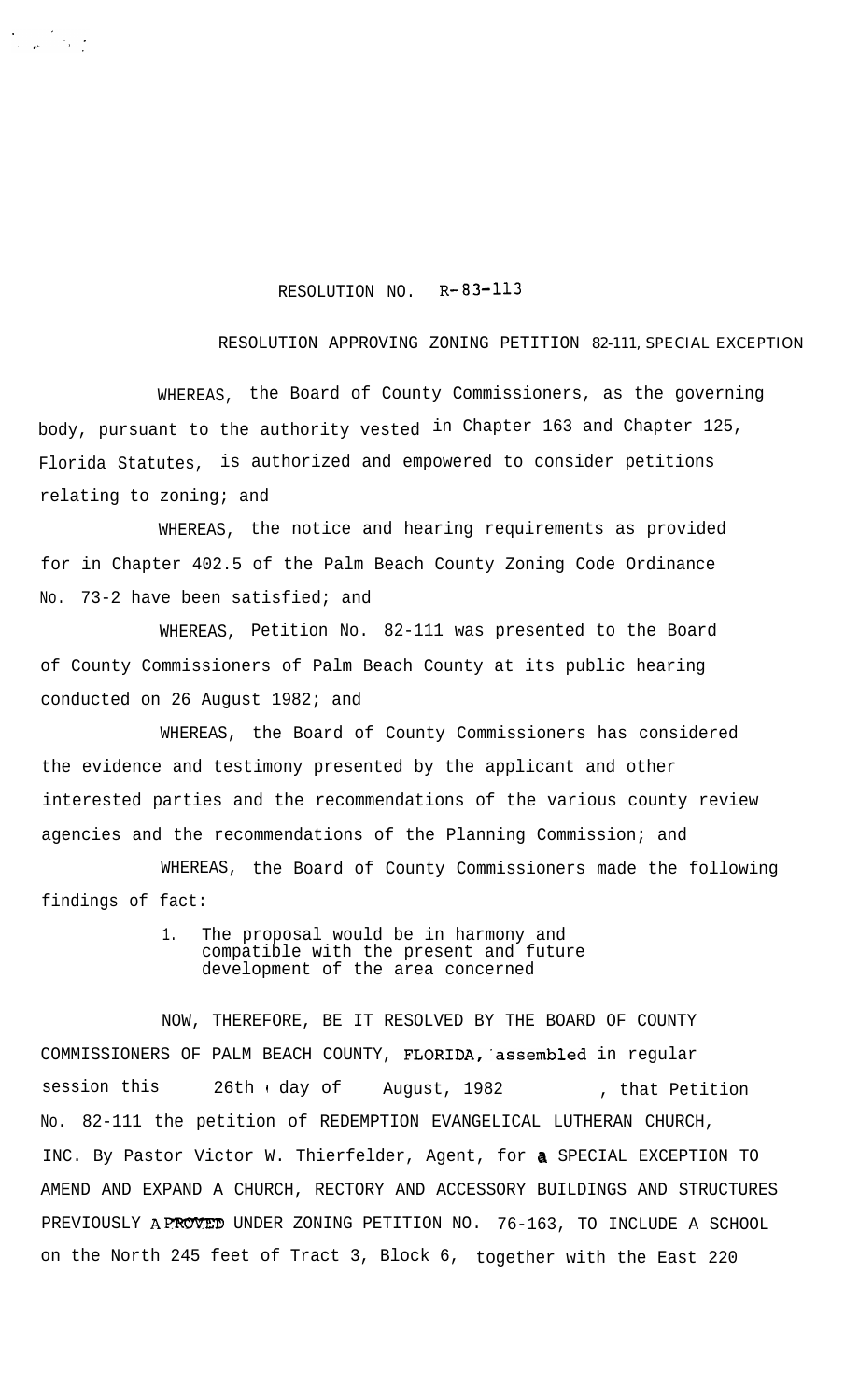feet of Tract 3, Block 6, Less the North 245 feet and the South 198 feet thereof, in Palm Beach Farms Company's Plat No.  $3$ , in Section 33, Township 43 South, Range 42 East, as recorded in Plat Book 2, Page 46. Less the West 300 feet of that part of the North 245 feet of said Tract 3, Lying East of Pike Road, Said property located on the Southeast corner of the intersection of Pike Road and Belvedere Road in an RM-Residential Multiple District (Medium Density), was approved as advertised subject to the following conditions:

 $\label{eq:2.1} \mathcal{L}(\mathcal{A}) = \mathcal{L}(\mathcal{A}) \mathcal{L}(\mathcal{A})$ 

- 1. The developer shall preserve significant native vegetation.
- 2. The developer shall retain onsite 85% Of the stormwater runoff generated by a three (3) year storm Per\_<sup>require-</sup> ments of the Permit Section, Land Development Division.
- 3. The construction of a left turn lane east approach on Belvedere Road at the project's entrance road will be required prior to the issuance of a Certificate of Occupancy.
- 4. The developer shall contribute the sum of One Thousand Two Hundred and Fifteen Dollars (\$1,215.00) toward the cost of meeting this project's direct and identifiable traffic impact to be paid at the rate of \$.20 per square foot at the time of issuance of the Building Permit(s).
- 5. The developer shall take reasonable percautions during the development of this project to insure that fugitive particulates (dust particles) from this project do not become a nuisance to neighboring properties.
- 6. The developer shall take necessary precautions to insure there will be no pollutant run-off from this project to adjacent or nearby surace waters.
- 7. All conditions under Petition No. 76-163, as approved, are to be adhered to under this approval.
- 8. The developer shall convey to Lake Worth Drainage District the North 50.00 feet of Tract 3, Block 6, according to the Plat of the Palm Beach Farms Company Plat No. 3, recorded in Plat Book 2, Pages 45 to 54 inclusive for the right-of-way for Lateral Canal No. 3 on forms acceptable to the district.

Commissioner Bailey , moved for approval of the 1 petition. The motion was seconded by Commissioner Koehler and upon being put to a vote, the vote was as follows:

| Norman Gregory, Chairman   | Absent |
|----------------------------|--------|
| Peggy Evatt, Vice Chairman | Aye    |
| Bill Bailey, Member        | Aye    |
| Dennis Koehler, Member     | Aye    |
| Frank Foster, Member       | Aye    |